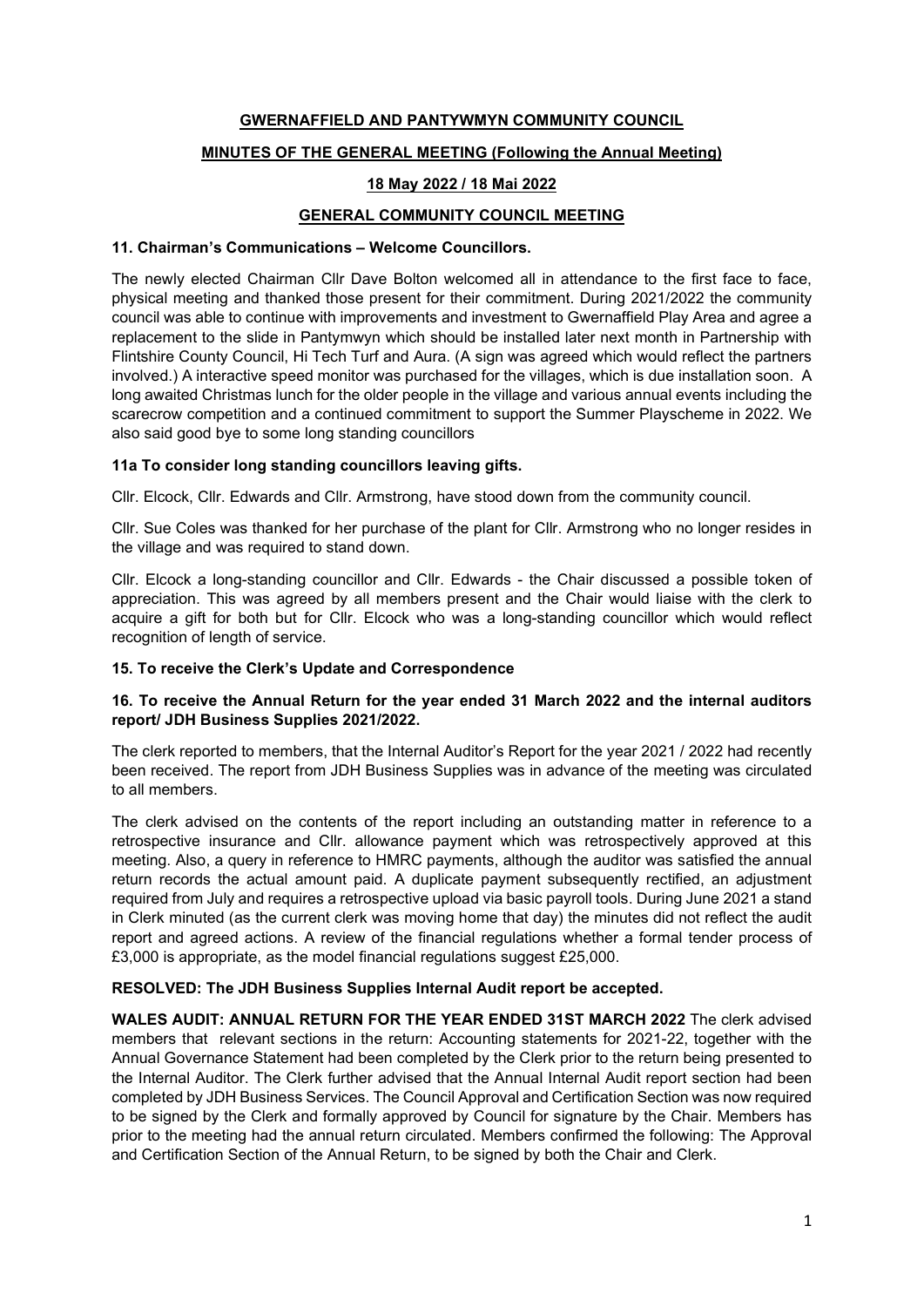14. Letter from Rob Roberts MP – message of congratulations to newly elected and re-elected councillors. RESOLVED: Information received; no further action required.

#### 15. To authorise the purchase of seventeen scientific calculators for Ysgol Y Waun Year 6 Leavers.

As agreed in the January 2022 budget, the clerk was authorised to purchase the calculators for 17 school leavers of Ysgol Y Waun, this gift has been well received.

#### 16. Councillors to advise the clerk of the preferred date of attendance for Code of Conduct Training with Flintshire County Council Monitoring Officer.

The clerk had circulated all dates for the compulsory code of conduct training and reminded councillors to advise of their preferred online dates in May and June as soon as practically possible.

#### 17. To consider Streetscene Matters including community council owned Street Lighting.

Concern was expressed about the entrance to the quarry, being potholed and the road in a general state of disrepair. Cllr. Tattum undertook as quarry representative to pass these onto Mr Jason Parry, Quarry Manager.

The clerk was asked to invite Mr Andy Lightfoot, Streetscene Manager at Flintshire County Council to the June meeting.

#### 18. To consider Police Matters – a report of antisocial behaviour in Gwernaffield.

As County Cllr. Coggins Cogan who raised this was not in attendance, it will be deferred to the next meeting, should this still present as an issue.

#### 19. To receive a verbal update from the Road Safety committee.

Unfortunately, the progress erecting the bilingual speed monitor was delayed as Scottish Power confirmed the community council could not use their poles. As another pole near the Crown Car park are available it was agreed to use this, and this was proposed by Cllr. Bolton and seconded by Cllr. Barsby.

#### 20. To receive a verbal update from the Community Events committee including the recent window dressing competition. 14a. To receive the deadline for the next newsletter.

Cllr. Coles reported on the recent Easter Window dressing competition which had 3 winners from the villages. Cllr. Coles was thanked for co-ordinating this, despite experiencing problems with her wi-fi at the time.

Plants have recently been sowed in the conservation garden.

The treasure hunt will be held in June approx date 21 June, to be confirmed. Suggestion to involve the scouts. The clerk has a contact she would check before passing on.

A booklet for the QPJ is in draft, as drafted by former Councillor Karen Armstrong, a quote has been received of £598, the clerk suggested Instant Print who provide competitive quotes. A 34-page document, which highlights key events in the last 70 years in the villages.

Members agreed to progress this piece of work once another quote has been sourced. A bilingual version could be available online. Proposed by Cllr. Sue Coles and Cllr. Barsby.

Cllr. Coles advised the next community council newsletter would be for Autumn / October 2022 – a suggestion that a few questions to the community about what they like about living in the villages and how might that be improved (within the community council remit), discussion about being clear about what the community council can do with the limited resources of a small rural council. Responses received would were possible feed into the planning / setting of the precept for 2023/2024.